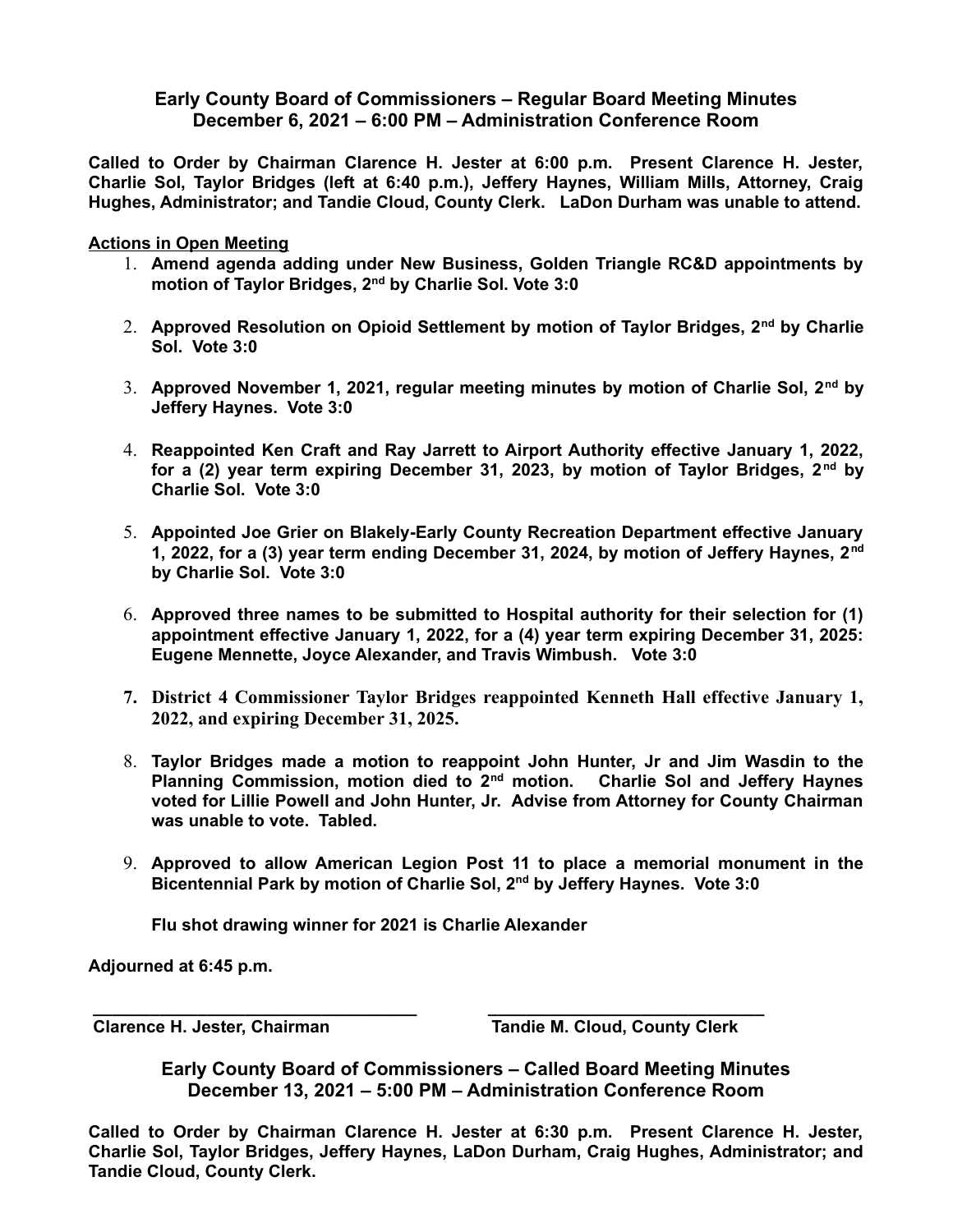## **Closed Session**

**Entered at 5:00 p.m. by motion of Taylor Bridges, 2nd by Jeffery Haynes. Vote 4:0 Exited at 6:18 p.m. and returned to open meeting by motion of Taylor Bridges, 2nd by Jeffery Haynes. Vote 4:0**

## **Actions in Open Meeting**

- 1. **Reappointed John Hunter, Jr., and Jim Wasdin to Planning Commission effective January 1, 2022, for a (4) year term expiring December 31, 2025, by motion of LaDon Durham, 2nd by Taylor Bridges. Charlie Sol and Jeffery Haynes voted for John Hunter, Jr., and Lillie Powell. Chairman Jester voted for Hunter and Wasdin Vote 3:2**
- 2. **Reappointed Wallace O'Neal and Taylor Bridges to Golden Triangle RC&D effective January 1, 2022, for a (1) year term expiring December 31, 2022, by motion of Jeffery Haynes, 2nd by Charlie Sol. Vote 4:0**
- 3. **Reappointed Freddie Speight as Non-Public representative to Southwest Georgia Regional Commission effective 1, 2022, for a (1) year term expiring December 31, 2022, by motion of Jeffery Haynes, 2nd by Taylor Bridges. Vote 4:0**

**Chairman Jester announced that Commissioner Charlie Sol would be representing the county on the Southwest Georgia Regional Commission for the year 2022.**

- 4. **Approved alcoholic beverage licenses for Mukesh Patel-County Line Package Store & Riverside Travel Center; Hiren Patel-Jakin West and Jakin West Wine & Liquor; and P.T. Patel-AP Food Mart by motion of Taylor Bridges, 2nd by LaDon Durham. Vote 4:0**
- 5. **Approved Resolution Supporting Reform to Georgia's Annexation Dispute Resolution Law by motion of Charlie Sol, 2nd by LaDon Durham. Vote 4:0**

**Adjourned at 7:05 p.m. by motion of Taylor Bridges, 2nd by Charlie Sol**

**\_\_\_\_\_\_\_\_\_\_\_\_\_\_\_\_\_\_\_\_\_\_\_\_\_\_\_\_\_\_\_\_\_\_ \_\_\_\_\_\_\_\_\_\_\_\_\_\_\_\_\_\_\_\_\_\_\_\_\_\_\_\_\_ Clarence H. Jester, Chairman Tandie M. Cloud, County Clerk** 

> **Early County Board of Commissioners – Called Board Meeting Minutes December 28, 2021 – 5:00 PM – Administration Conference Room**

**Called to Order by Chairman Clarence H. Jester at 5:00 p.m. Present Clarence H. Jester, Charlie Sol, Taylor Bridges, LaDon Durham, Tandie Cloud, County Clerk. Jeffery Haynes was unable to attend.**

## **Closed Session**

**Entered at 5:00 p.m. by motion of LaDon Durham, 2nd by Taylor Bridges. Vote 3:0 Exited at 5:28 p.m. and returned to open meeting by motion of LaDon Durham, 2nd by Taylor Bridges. Vote 3:0**

**Adjourned at 5:30 p.m. by motion of LaDon Durham, 2nd by Taylor Bridges. Vote 3:0**